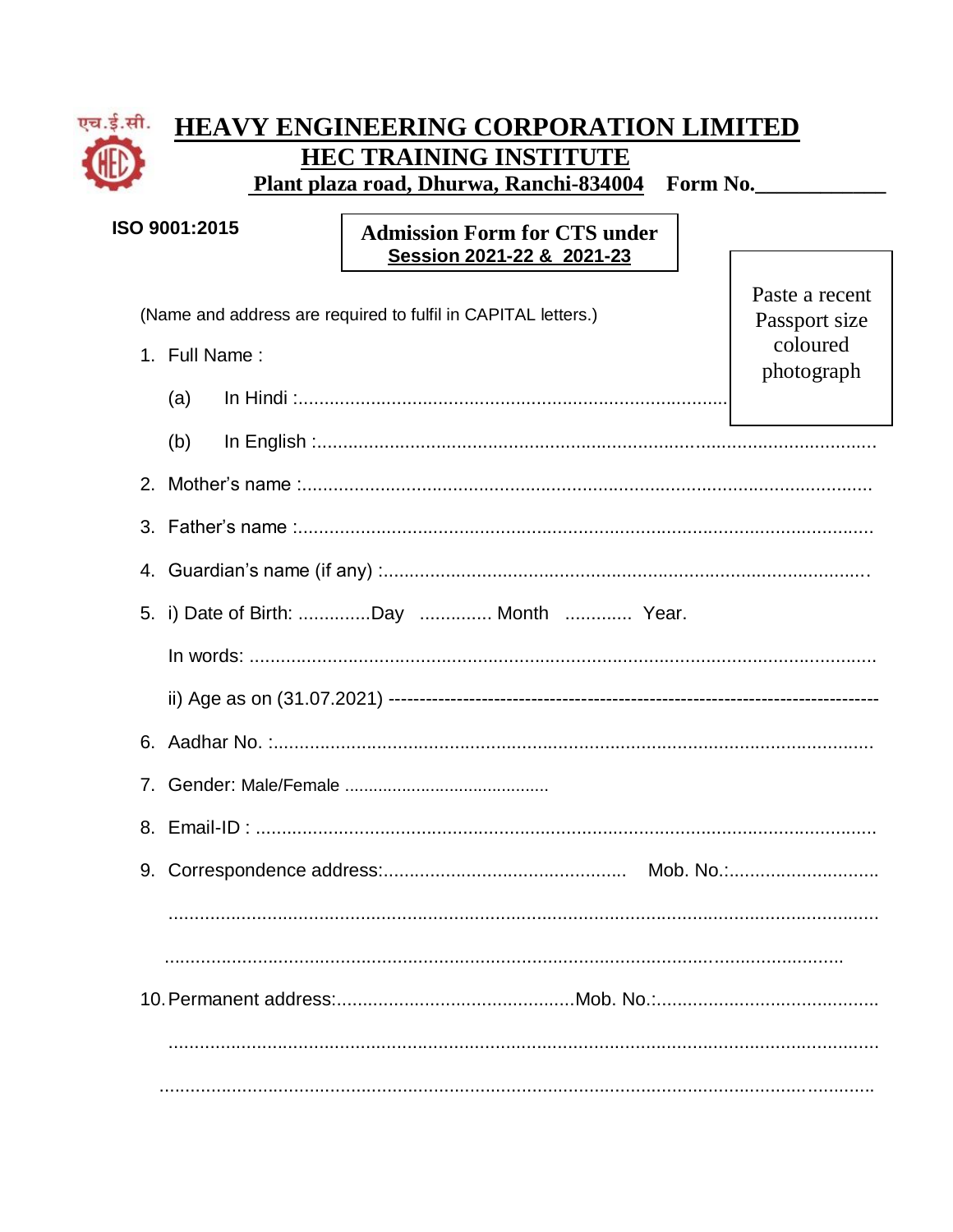11.Whether you are ST/SC/OBC/PH/EWS : \_\_\_\_\_\_\_\_\_\_\_\_(If yes, attach certificates)

12.Details of Educational qualification: -

| Examination | Year | <b>Board/University</b> | Full         | <b>Marks</b> | % of marks          | Remarks |
|-------------|------|-------------------------|--------------|--------------|---------------------|---------|
| passed      |      |                         | <b>Marks</b> | obtained     | (up to two decimal) |         |
|             |      |                         |              |              |                     |         |
|             |      |                         |              |              |                     |         |
|             |      |                         |              |              |                     |         |
|             |      |                         |              |              |                     |         |

### **Note**:

- a) Company / Organization have no responsibility for any employment or other advance training after the completion, of this training.
- b) Whose results are based on CGPA, the percentage of marks will be calculated by the formula / method recommended by the Board/Council.

# 13. Candidates have to attach self-attested photocopy of the following documents with the

#### admission form:

- A) Matriculation/10th pass certificate/ provisional certificate.
- B) Mark sheet of Matriculation or equivalent. (as a Date of birth certificate)
- C) Caste certificate [SC/ST/OBC (Non-creamy layer)] issued by a competent authority.(If applicable)
- D) PWD (Person with disability) certificate (if applicable) issued by civil surgeon/ competent authority.
- E) EWS certificate issued by a competent authority. (If applicable)
- F) Certificate of being ward of HEC: employee/ Ex. employee/ Contract Worker, Hatia displaced/ Dependent of Diseased employee. (If applicable)
- G) Aa dhar card (UID).
- H) Receipt of payment for application fee (HTI copy of challan or Demand Draft).
- I) Self undertaking (Enclosed in application form)

Weather your Father/Mother is /was working in HEC (on Regular /Contractual basis). If yes: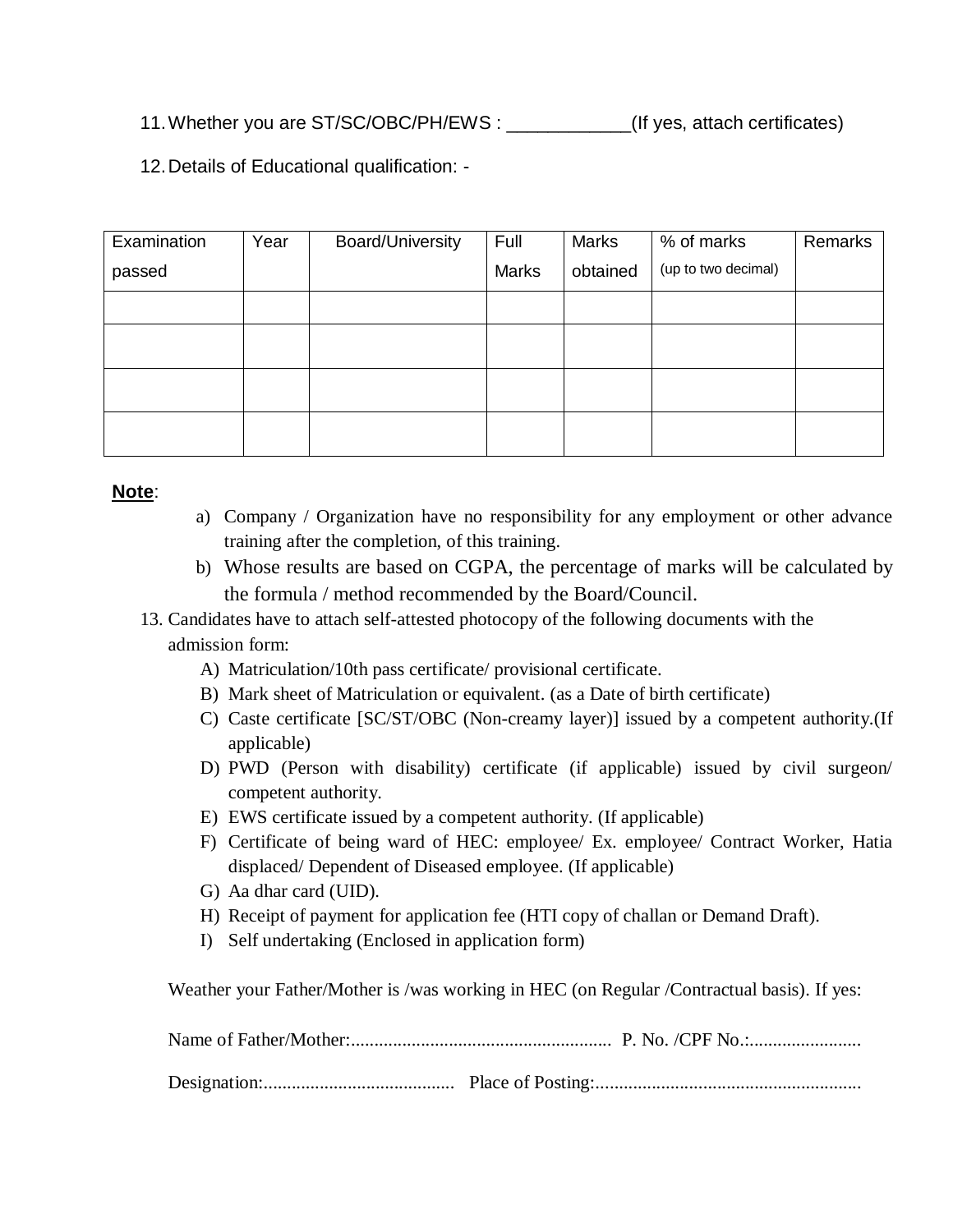#### **14. RECOMMENDATION OF HOD/ I/c PERSONNEL**

|                                                                                                  | $P. No.$ Designation                        |  |  |
|--------------------------------------------------------------------------------------------------|---------------------------------------------|--|--|
|                                                                                                  |                                             |  |  |
|                                                                                                  | Plant The applicant is son/daughter of Sri. |  |  |
| In the available official record and date of birth of Applicant mentioned in the official record |                                             |  |  |
|                                                                                                  |                                             |  |  |
|                                                                                                  |                                             |  |  |

| Signature of I/c personnel | Signature of HOD |
|----------------------------|------------------|
| Name:                      | Name:            |
| Designation:               | Designation:     |
| Stamp:                     | Stamp:           |
|                            |                  |

15.  $I_{\_}$ 

declare that the details filled up in admission form are true to the best of my knowledge and believe. I assure that I will follow the rules and regulations of the HEC Ltd.

| Signature of Father/Mother/Guardian | Full signature of the applicant |
|-------------------------------------|---------------------------------|
| Date:                               | Date:                           |
| Contact No. -                       | Contact No. $-$                 |

- Incomplete admission form will not be considered.
- Admission forms will be accepted on or before **31.07.2021 (up to 5 Pm)**,addressed to:

 General Manager HEC TRAINING INSTITUTE Plant plaza road, Dhurwa Ranchi- 834004 (Jharkhand)